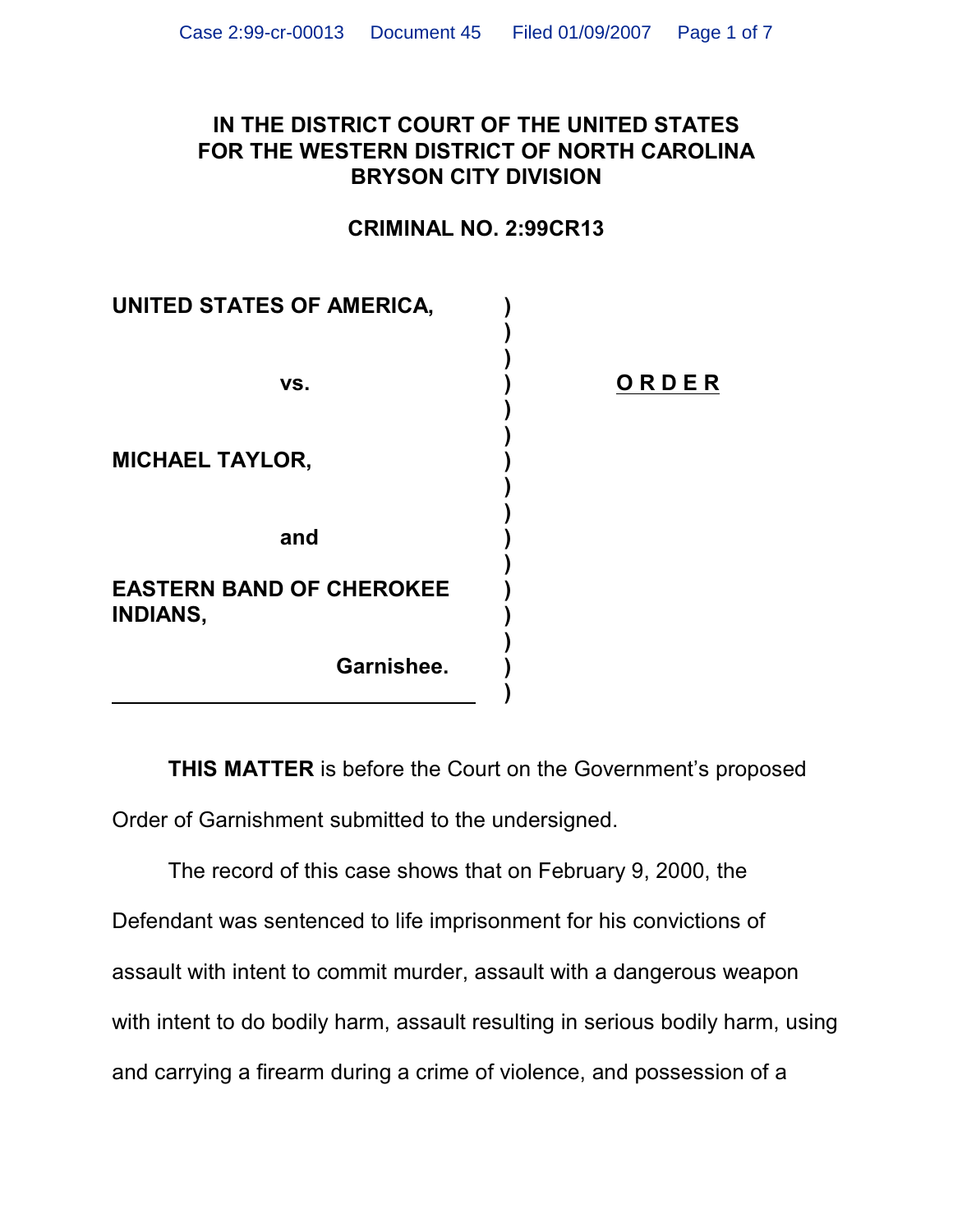firearm by a convicted felon. **Judgment in a Criminal Case, filed February 23, 2000, at 2.** He was ordered to pay the sum of \$42,053.51 in restitution. *Id.* **at 4.**

On March 11, 2005, the undersigned issued a writ of continuing garnishment which provided notice to the Eastern Band of Cherokee Indians and the Defendant that the Government sought to garnish his *per capita* distribution of gaming proceeds in order to pay restitution. **Writ of Continuing Garnishment, filed March 11, 2005.** The United States served the writ on May 13, 2005. Fourteen days later, the Eastern Band of Cherokee Indians filed an answer to the writ in which it asserted the sovereign power of the Tribe as a defense to the garnishment. **Answer, filed May 27, 2005.** Contained within the language of the answer was a request to quash the writ. *Id.*

On May 27, 2005, a claim of exemptions form was filed on behalf of the Defendant by his mother, who provided proof that she has his power of attorney. **Letter, filed May 27, 2005, from Jane Taylor.** Contained with the letter was a request by Ms. Taylor for a hearing. *Id.* The exemptions form was included with the letter and the only exemption claimed was for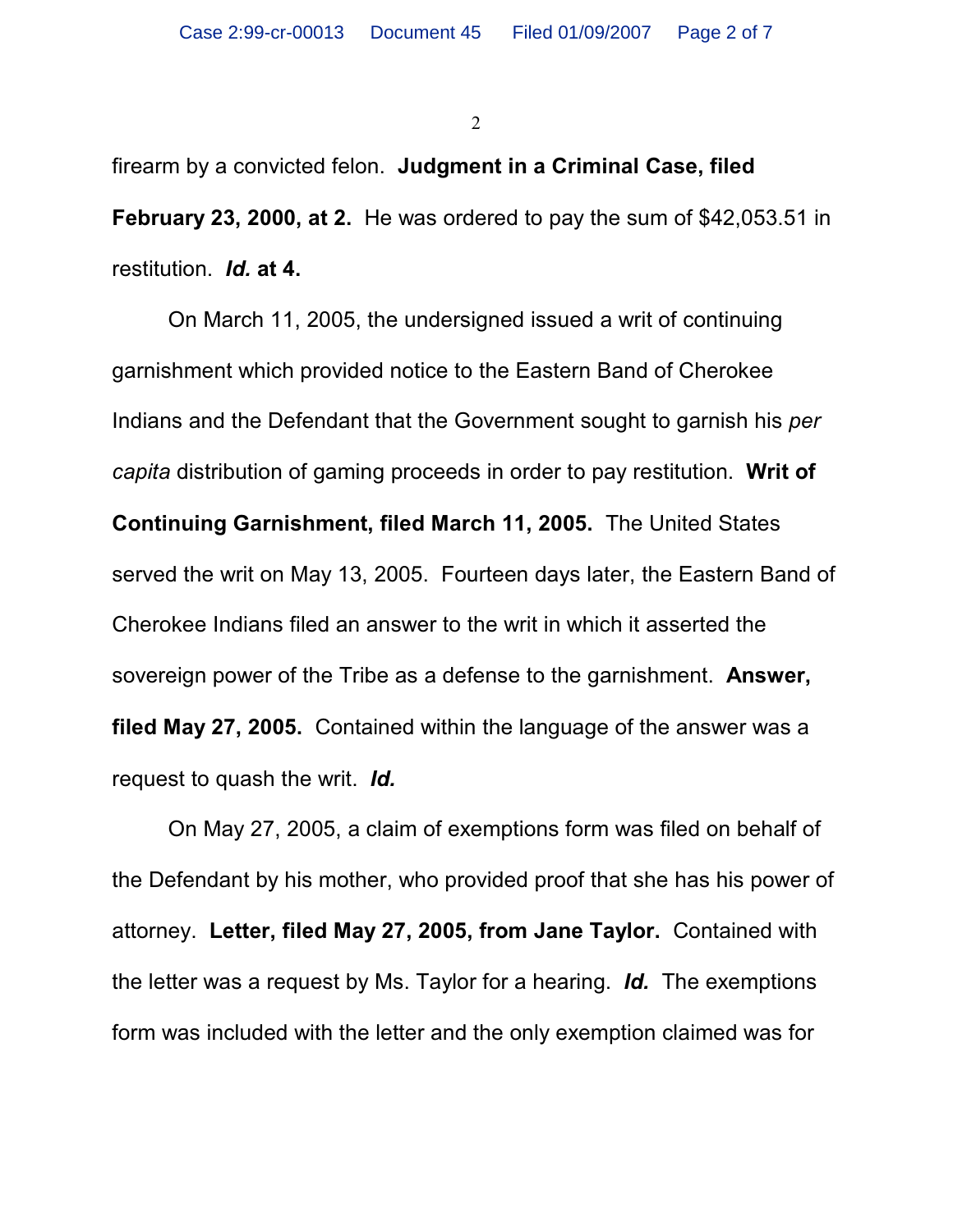wearing apparel and school books. *Id.* Ms. Taylor also checked the form in the location provided to request a hearing. *Id.*

The Tribe's request to quash and Ms. Taylor's request for a hearing were not referred to the Court because the requests were contained within the language of their flings. As a result, no further action was taken in the matter until November 8, 2006, when the United States filed an annual accounting of garnishment. **Annual Accounting of Garnishment, filed November 8, 2006.** The Tribe has, despite its earlier position, honored the writ of continuing garnishment and paid to the United States Attorney's Office three *per capita* distributions totaling \$13,583.00, bringing the outstanding balance due on restitution to  $$23,423.57.^1$ 

The Court will first address the request for a hearing by Ms. Taylor. When the United States seeks to collect a judgment by garnishment, the procedures are provided by 28 U.S.C. § 3205. Once the writ has been served, the defendant/debtor may claim exemptions but there is no specific statutory method for objecting to the writ itself. **28 U.S.C. § 3205(c)(1) ("If the court determines that the requirements of this section are**

The Court recognizes that the difference between \$42,053.51 and 1 \$13,583.00 is \$28,470.51 but assumes that the United States has collected other restitution payments.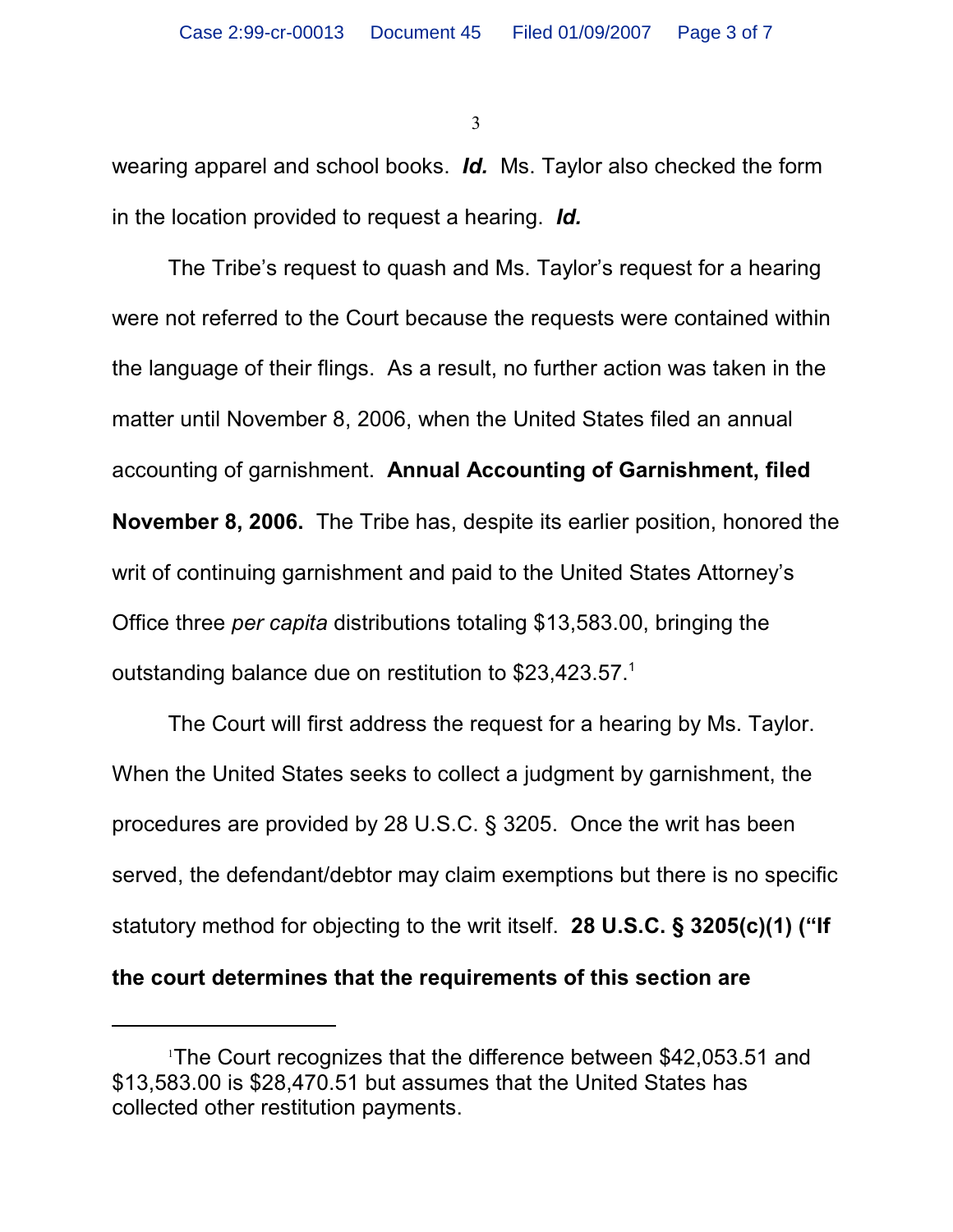**satisfied, the court shall issue an appropriate writ of garnishment."); 28 U.S.C. § 3205(c)(3)(B) ("The United States shall serve the . . . judgment debtor with a copy of the writ of garnishment[.] The writ shall be accompanied by [ ] instructions to the judgment debtor for objecting to the answer of the garnishee and for obtaining a hearing on the objections.").** "Under [the Fair Debt Collections Procedure Act], a judgment debtor may move to quash an enforcement order, like the garnishment at issue [here]. . . . [However] the issues . . . are limited to the validity of any claim of exemption and the government's compliance with [the Act's] statutory requirements." *United States v. Pugh***, 75 F. App'x** 546, 547 (8<sup>th</sup> Cir. 2003).

Here, the Defendant, through his power of attorney, has not moved to quash the writ of garnishment. He filed a notice of his claim of exemption but did not file objections to the answer of the garnishee. Nor did the Defendant serve the garnishee with the pleading. **28 U.S.C. § 3205(c)(5) ("A copy of the objection . . . shall be served on the garnishee and all other parties.").**

And, although the Defendant did elect one exemption, it does not relate to the *per capita* distribution of gaming proceeds. The Defendant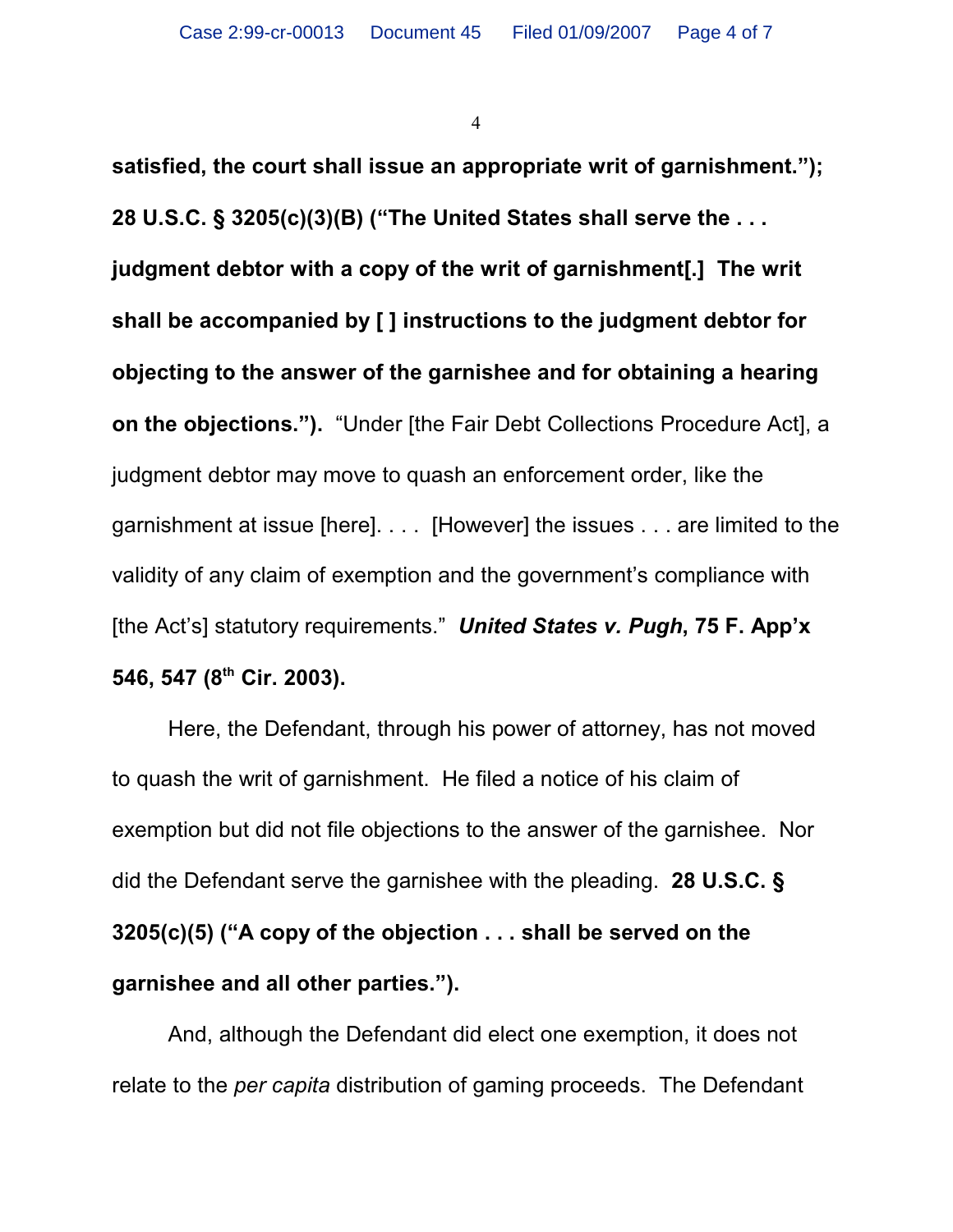claimed exemptions in wearing apparel and school books. Moreover, assuming that this stated a ground, it would not be cognizable in objecting to the answer to the writ. **28 U.S.C. § 3202(d) ("The issues at such hearing shall be limited [ ] to the probable validity of any claim of exemption by the judgment debtor [and] to compliance with any statutory requirement for the issuance of the [writ].").** There is no issue concerning the exemption and the Defendant has made no claim that the Government in any manner failed to comply with the procedural requirements of the statute. In essence, the Defendant seeks to attack the judgment of restitution. That may not be done in this procedural posture.

Nor does the Court find a hearing is required since the Defendant did not file objections to the answer and did not serve objections to the answer on the Tribe. Even if it is assumed that the Defendant intended to move to quash the writ, the only issues would be the validity of the exemptions and the Government's compliance with procedural rules. Since there are no such issues, no hearing is required.

As to the Tribe, its compliance with the writ indicates that the motion to quash is moot. Indian tribes have traditionally been considered sovereign nations which possess common law immunity from suit;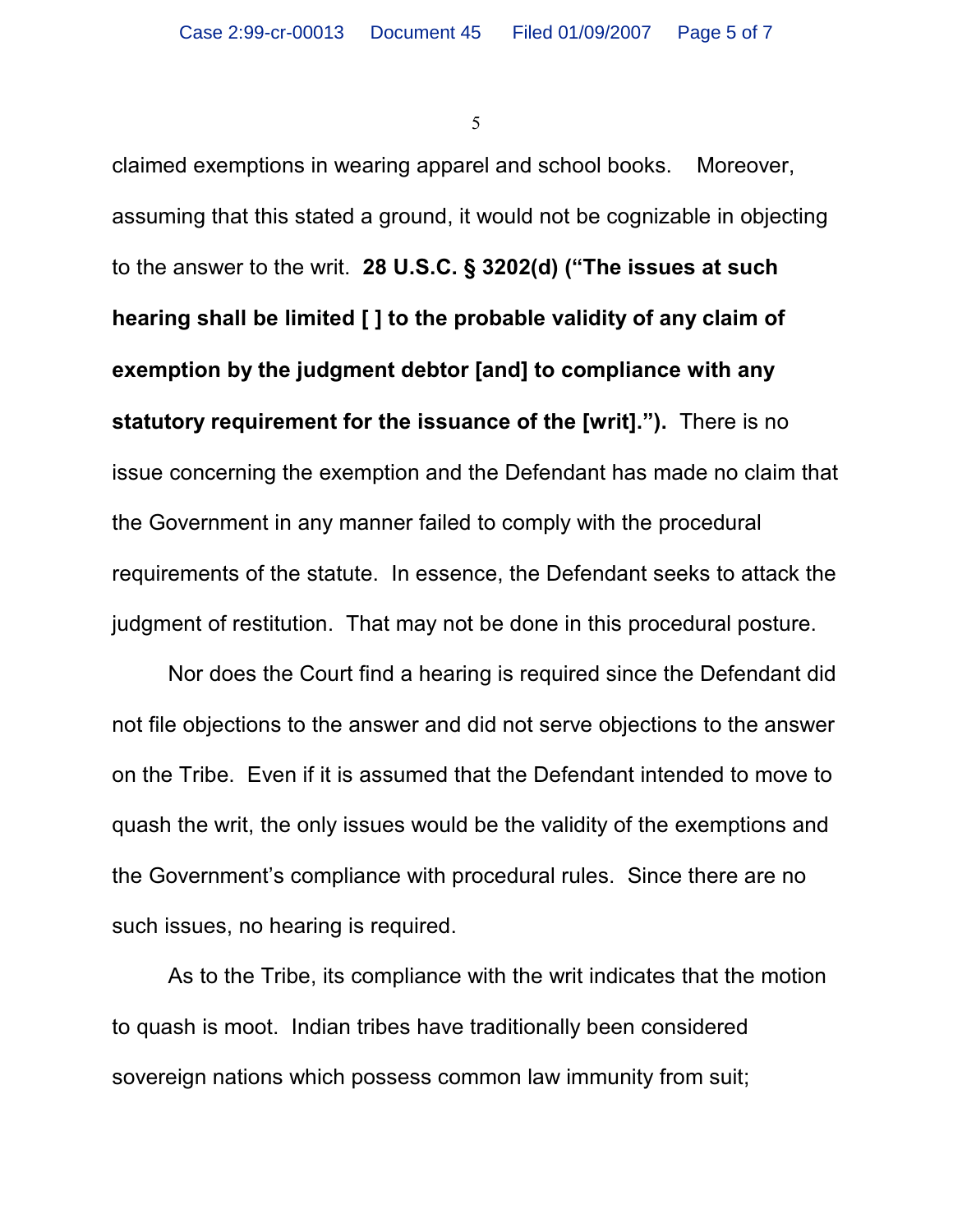however, that immunity may be abrogated by Congress. *C & L Enter.,*

## *Inc. v. Citizens Band of Potawatomi Indian Tribe of Okla.,* **532 U.S. 411**

**(2001).** When Congress enacted the Federal Debt Collection Procedure Act in 1990, it defined a "garnishee" as any person who has custody of any property in which the debtor has a nonexempt interest, and, it defined "person" as including an Indian tribe. **28 U.S.C. §§ 3002(7), (10).** "Congress has the power to statutorily waive a tribe's sovereign immunity." *Northern States Power Co. v. Prairie Island Mdewakanton Sioux Indian Cmty.***, 991 F.2d 458, 462 (8<sup>th</sup> Cir. 1993). The Federal Debt** Collection Procedure Act uses unequivocal language to waive this immunity. *C & L Enter., supra***.**

As a result, the Tribe as the garnishee must pay over to the federal government any property in which the Defendant has a nonexempt interest. *United States v. Weddell***, 12 F.Supp.2d 999, 1000 (D.S.D. 1998),** *aff'd***, 187 F.3d 645 (table), 1999 WL 319323 (8<sup>th</sup> Cir. 1999).** That property includes a per capita distribution to tribal members of gaming revenues. *Id.; accord, In re Kedrowski***, 284 B.R. 439 (Bankr. W.D. Wis. 2002).**